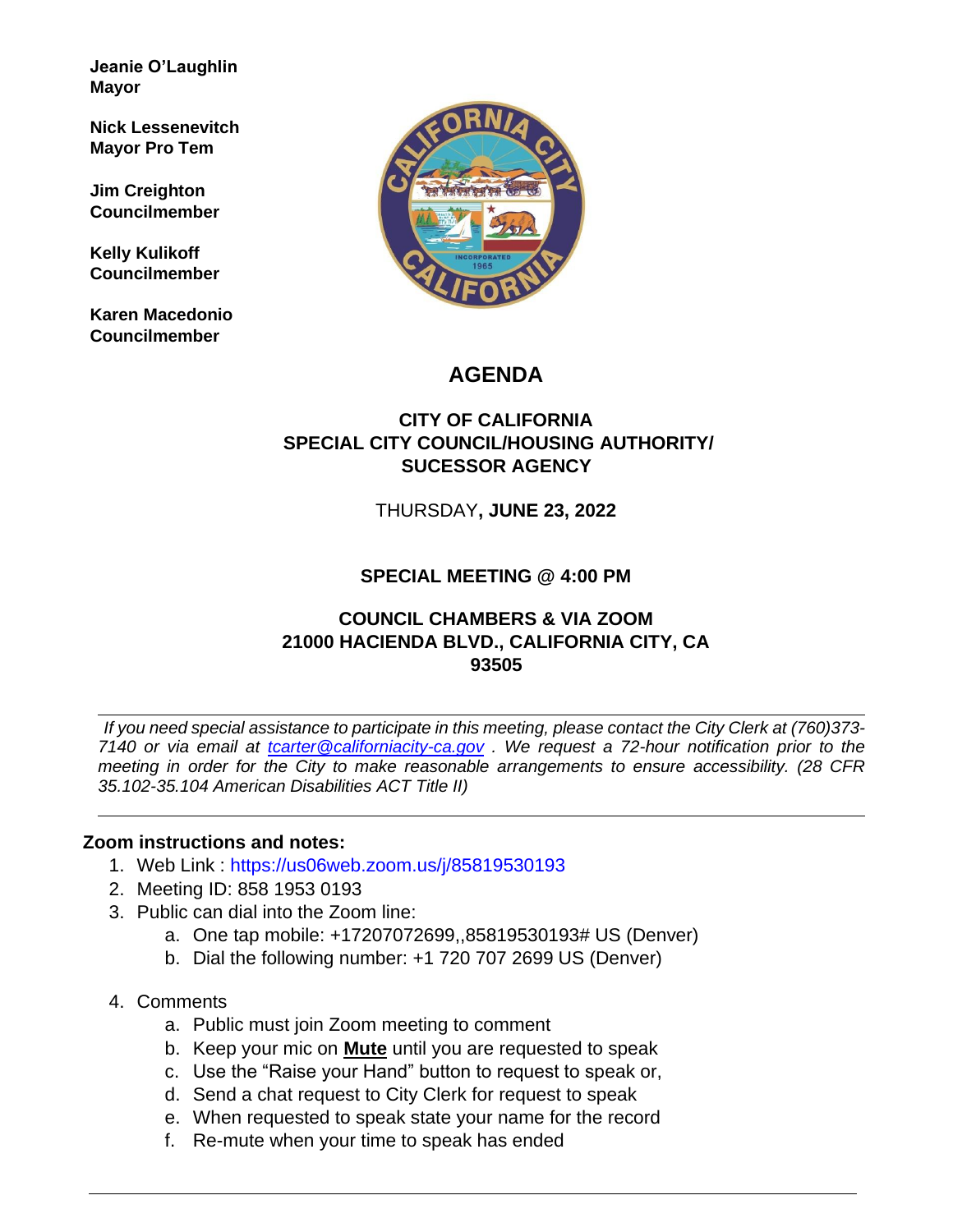Public is urged to listen to the meeting in a quiet place, to avoid background noise.

We also request public to **MUTE** your audio device when not commenting to avoid disruption during meeting.

### **SPECIAL MEETING 4:00 PM**

### **CALL TO ORDER**

# **PLEDGE OF ALLEGIANCE/INVOCATION**

# **ROLL CALL**

Councilmembers: Creighton, Kulikoff, Macedonio, Mayor Pro Tem Lessenevitch, Mayor O'Laughlin

# **ADOPT AGENDA**

# **PUBLIC BUSINESS FROM THE FLOOR**

The portion of the meeting is reserved for public who desire to address the City Council on any matter not on this agenda and over which the City Council has jurisdiction. Please state your name for the record and limit your comments to (3) three minutes.

### **CONSENT CALENDAR**

All items on the consent calendar are considered routine, non-controversial and will be approved by (1) one motion if no member of the council, staff, or public wishes to comment or ask questions. Public comments to be limited to (3) three minutes. Roll call vote required.

**CC 1.** Adopt **"RESOLUTION NO. 06-22-2930, A RESOLUTION OF THE CITY COUNCIL OF THE CITY OF CALIFORNIA CITY, RATIFYING THE PROCLAMATION OF STATE OF EMERGENCY BY GOVERNOR NEWSOM ON MARCH 4, 2020, AND MAKING THE LEGALLY REQUIRED FINDINGS TO CONTINUE TO AUTHORIZE THE CONDUCT OF REMOTE "TELEPHONIC" MEETINGS DURING THE STATE OF EMERGENCY, FOR THE PERIOD FROM JUNE 23, 2022, THROUGH JULY 23, 2022" –** City Manager Dunford

### **COUNCILMEMBER COMMENTS, AGENDA REQUESTS, AND AB1234 REPORTS**

This portion of the meeting is reserved for council members to present information, announcements, and items that have come to their attention. The Brown Act precludes Council, staff or public discussion. Short staff responses are appropriate. The Council will take no formal action. A Council member may request the City Clerk to calendar an item for consideration at a future meeting or refer an item to staff.

### **ADJOURNMENT**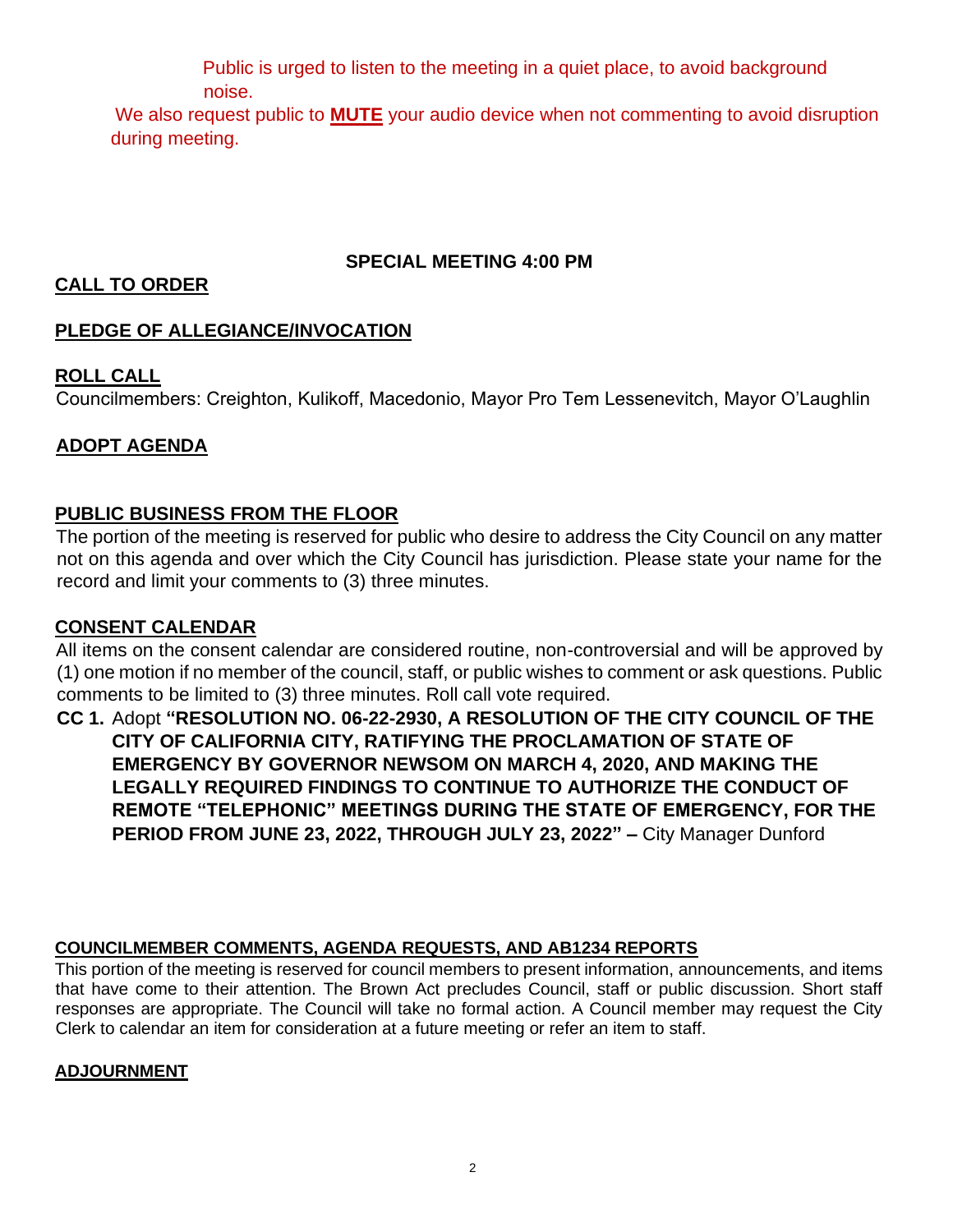**AFFIDAVIT OF POSTING:** This agenda was posted on all official City bulletin boards and the City website at least 24 hours prior to the Council Meeting. *Tiffany Carter, Deputy City Clerk*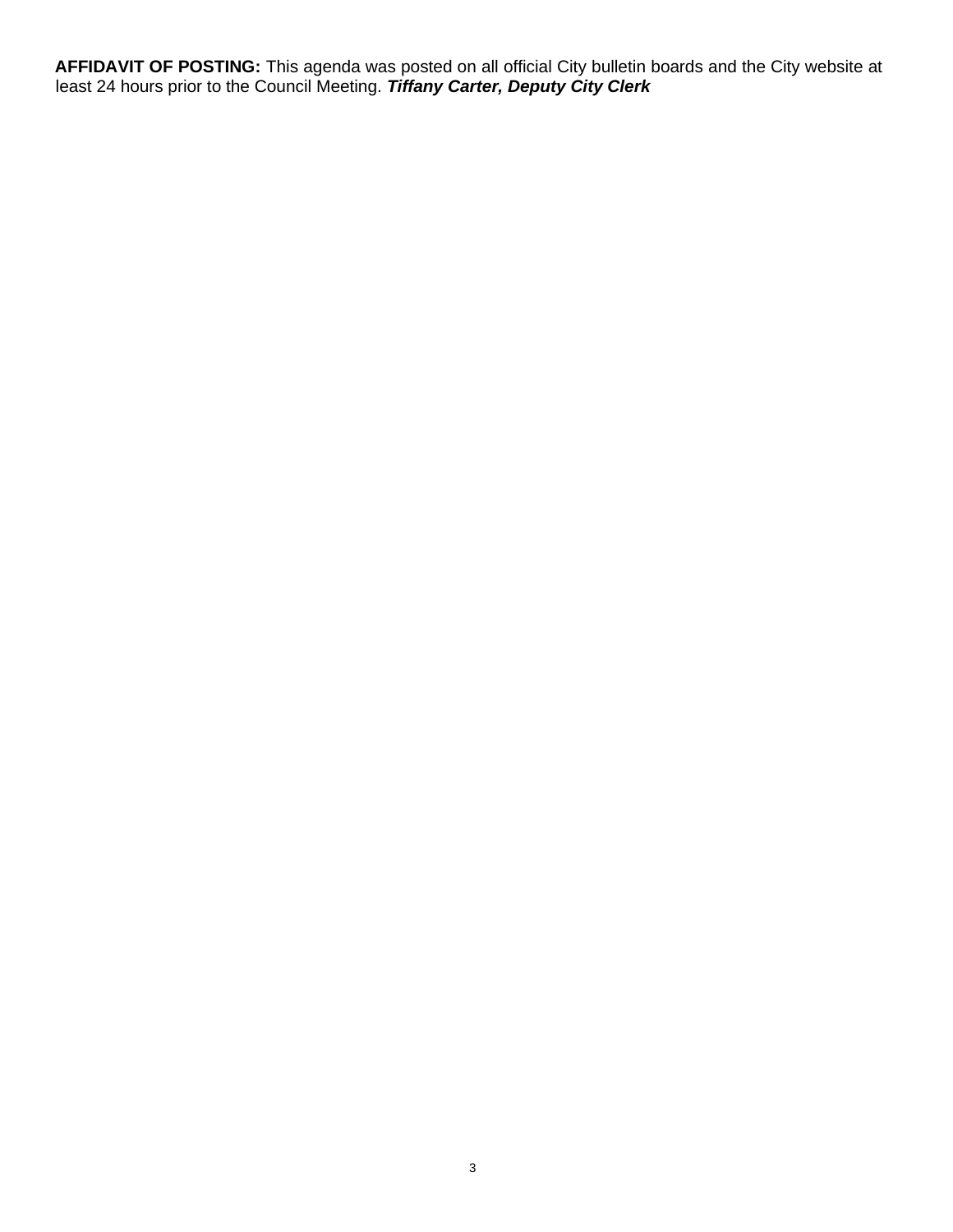**ITEM NO. CC 1** 



# **COUNCIL AGENDA ITEM**

**JUNE 23, 2022** 

**Prepared By:** Doug Dunford, City Manager

**Subject:** Adoption of Resolution No. 05-22-2921, a Resolution of the City Council Ratifying the Proclamation of State of Emergency by Governor Newsom on March 4, 2020, and Making the Legally Required Findings to Continue to Authorize the Conduct of Remote "Telephonic" Meetings During the State of Emergency for the Period from June 23, 2022, through July 23, 2022

### **BACKGROUND**

Since March 12, 2020, Executive Orders from the Governor have relaxed various Brown Act meeting requirements to allow remote meetings and to temporarily suspend the Brown Act provisions requiring the physical presence of Councilmembers at public meetings. Those authorizations expired on September 30, 2021.

On September 16, 2021, the Governor signed AB 361. AB 361 allows local agencies to continue to conduct remote ("Zoom") meetings during a declared State of Emergency, provided local agencies make specified findings by Resolution. Absent this legislation, local agencies would have had to return to traditional meetings beginning on October 1, 2021, and traditional methods of remote participation by Councilmembers including the requirements of Government code 54953(b)(3).

Government Code 54953(b)(3) provides:

(3) If the legislative body of a local agency elects to use teleconferencing, it shall post agendas at all teleconference locations and conduct teleconference meetings in a manner that protects the statutory and constitutional rights of the parties or the public appearing before the legislative body of a local agency. Each teleconference location shall be identified in the notice and agenda of the meeting or proceeding, and each teleconference location shall be accessible to the public. During the teleconference, at least a quorum of the members of the legislative body shall participate from locations within the boundaries of the territory over which the local agency exercises jurisdiction, except as provided in subdivisions (d) and (e). The agenda shall provide an opportunity for members of the public to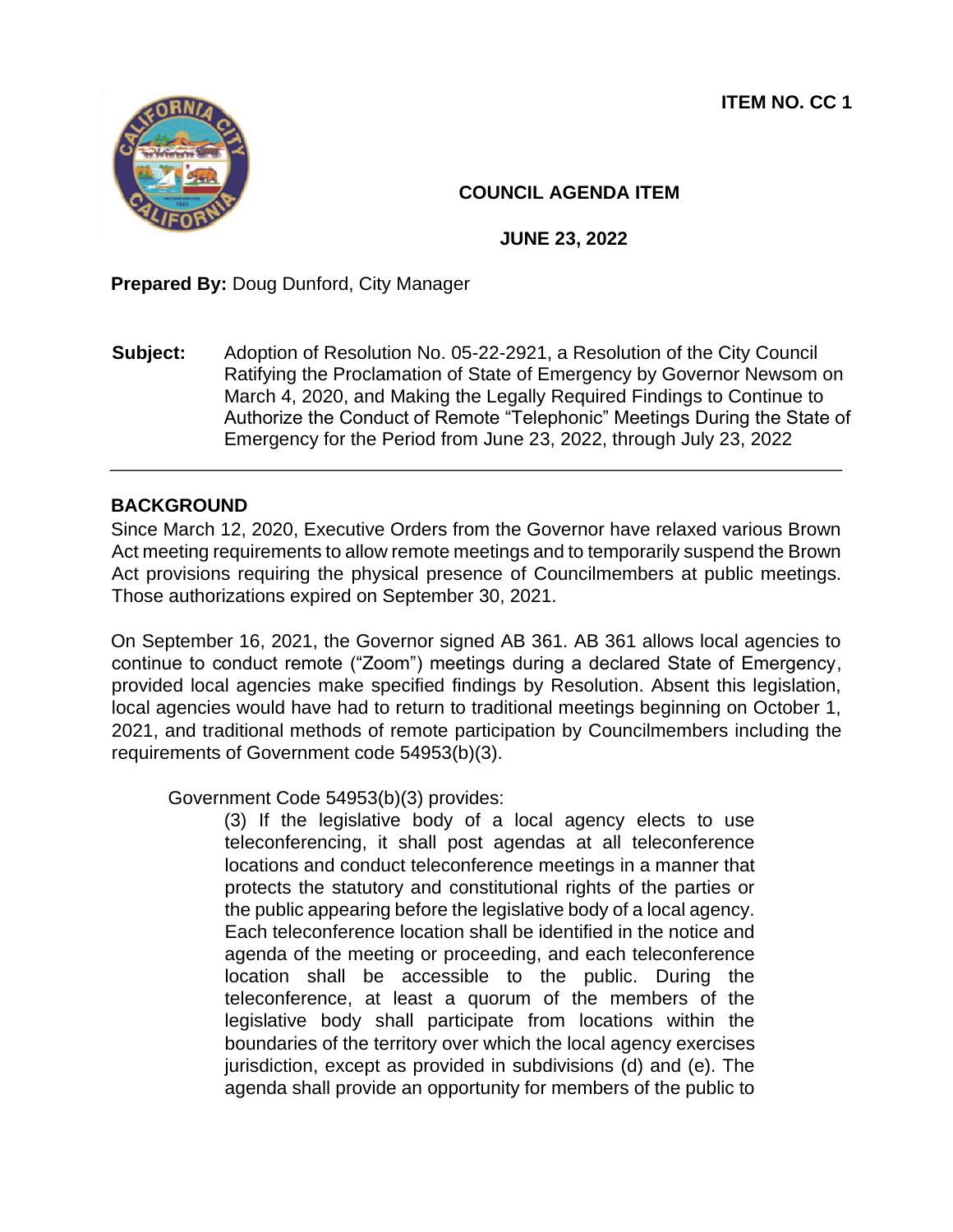address the legislative body directly pursuant to Section 54954.3 at each teleconference location.

To utilize the exemption of AB 361 there must be a Proclamation from the Governor of a State of Emergency. On March 4, 2020, the Governor declared a State of Emergency which continues to this date. In addition, to utilize AB 361, one of the following must also be true:

1) "[S]tate or local officials have imposed or recommended measures to promote social distancing"<sup>1</sup>; or

1 It is important to distinguish social distancing recommendations (e.g., stay 6 feet apart) from other safety protocols such as masking and vaccines.

- 2) The legislative body is holding a meeting for the purpose of determining "whether as a result of the emergency, meeting in person would present imminent risks to the health or safety of attendees." That is, the legislative body will be determining whether there is such risk; or
- 3) By "majority vote"<sup>2</sup> the legislative body determined that "*as a result of the emergency, meeting in person would present imminent risks to the health or safety of attendees*." That is, the legislative body already determined there is such risk.

State officials continue to impose and recommend social distancing and indoor masking measures supporting an appropriate finding. The Kern County Public Health Services news release from March 8, 2022, outlined the latest COVID-19 facts and guidelines, including referencing the State's continued recommendation for indoor masking.

The Council has the option to either return to the traditional Brown Act provisions or continue to pass the required AB 361 Resolution and avail themselves of the modified Brown Act provisions. So long as the declared State of Emergency by Governor Newsom remains in place, along with the local recommendations by Kern County, the Council will have the necessary findings to continue holding meetings under the modified Brown Act rules made available under AB 361. While the Council is not obligated to pass the attached resolution, failure to do so will require the Council, along with all boards and commissions of the City to return to traditional Brown Act requirements.

At the May 24, 2022, City Council meeting, the Council approved Resolution No. 05-22- 2924 that made the findings to authorize the conduct of remote "telephonic" meetings during the State of Emergency. However, the findings only last for a period of thirty days. To continue this exemption, the Council must adopt a new resolution making such findings every thirty days to continue to utilize the exemptions of AB 361. Given that Resolution Number 05-22-2924 expires on June 23, 2022, staff recommends the City Council adopt the attached resolution before the existing resolution lapses.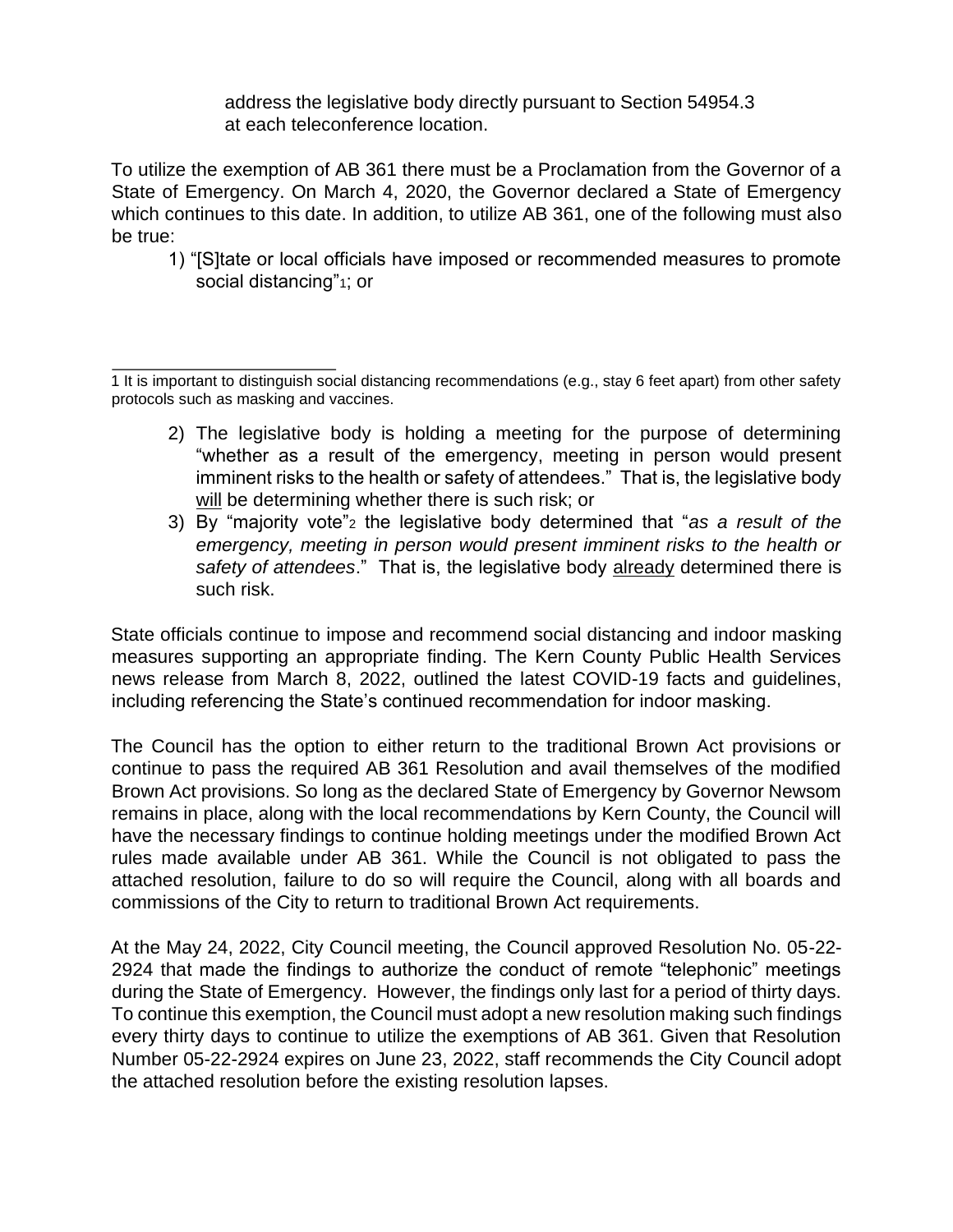#### **RECOMMENDATION**

Staff recommends that the City Council adopt Resolution No. 06-22-2930 reaffirming that the aforementioned conditions continue to be true and extend the exemption from the requirements of the Government Code Section 54953(b)(3) for an additional thirty days.

#### **ENVIRONMENTAL REVIEW**

This Action is exempt pursuant to Section 15061(b)(3) of Title 14 the California Code of Regulations.

#### **ATTACHMENTS**

Resolution No. 06-22-2930

<sup>2</sup> This would include a majority of a quorum. If, for example, there are 5 members of a legislative body, but only 3 are in attendance at a meeting, then 2 would constitute a majority of those in attendance, and therefore may vote to conduct the meeting remotely.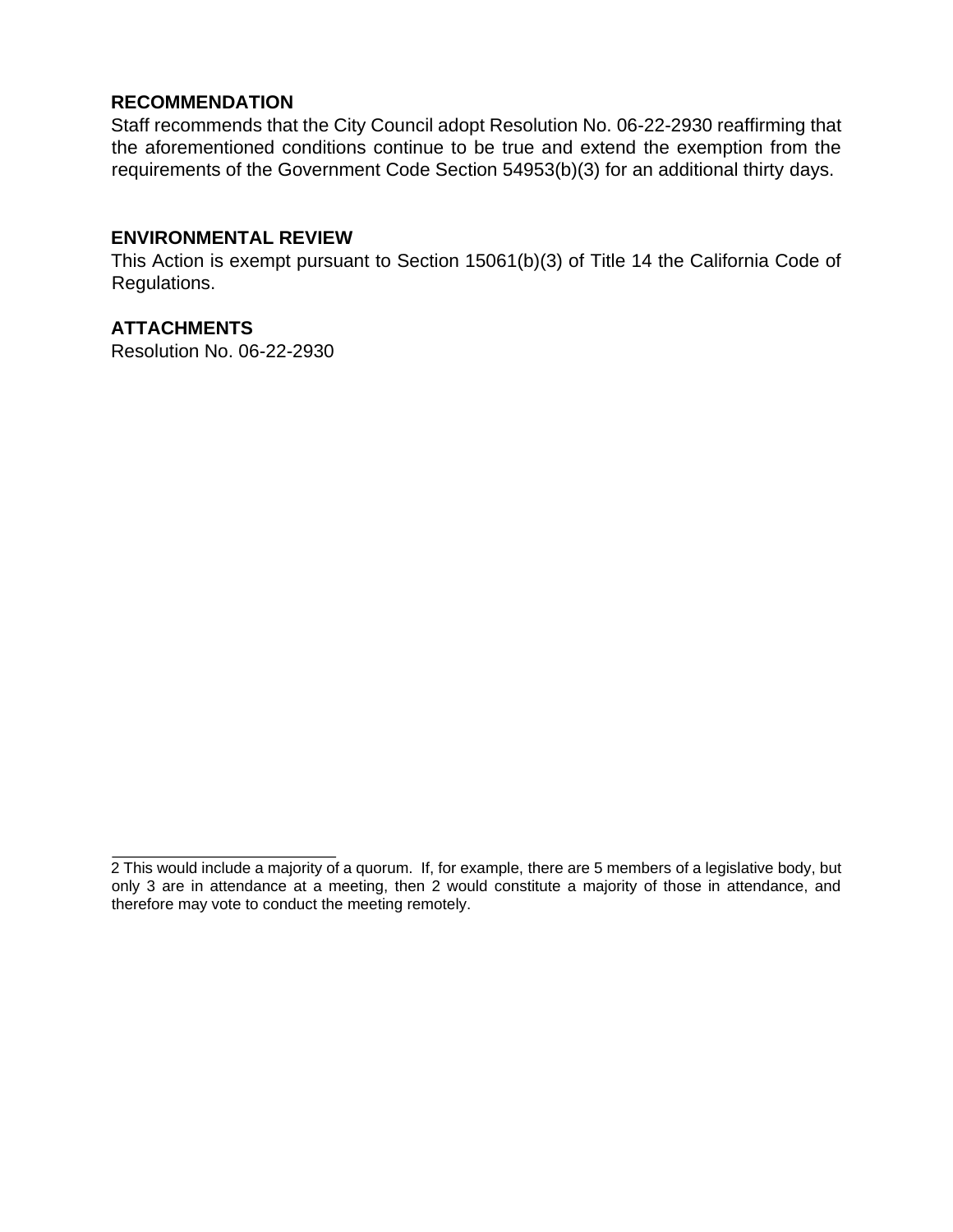#### **RESOLUTION NO. 06-22-2930**

### **A RESOLUTION OF THE CITY COUNCIL OF THE CITY OF CALIFORNIA CITY, RATIFYING THE PROCLAMATION OF STATE OF EMERGENCY BY GOVERNOR NEWSOM ON MARCH 4, 2020, AND MAKING THE LEGALLY REQUIRED FINDINGS TO CONTINUE TO AUTHORIZE THE CONDUCT OF REMOTE "TELEPHONIC" MEETINGS DURING THE STATE OF EMERGENCY, FOR THE PERIOD FROM JUNE 23, 2022, THROUGH JULY 23, 2022**

WHEREAS, Coronavirus, also known as COVID-19, was first reported in China in December 2019, it has now spread throughout the state of California, including throughout the City of California City ("City");

WHEREAS, on March 4, 2020, California Governor Gavin Newsom declared a State of Emergency

in response to the rising cases of COVID-19 throughout the state of California, which continues to this date;

WHEREAS, on March 13, 2020, the President of the United States declared a National Emergency due to the continued spread and the effects of COVID-19;

WHEREAS, on March 16, 2020, a local emergency related to the Coronavirus, was declared by the

Kern County Administrative Office, this declaration was subsequently ratified by the Kern County Board of

Supervisors on March 17, 2020;

WHEREAS, on March 17, 2020, Governor Newsom issued Executive Order N-29- 20, which allowed local governments meet remotely without adherence to the traditional teleconferencing rules set forth in the Ralph M. Brown Act ("Brown Act"), this waiver was extended through September 30, 2021, by Executive Order N-08-21;

WHEREAS, on September 16, 2021, Governor Newsom signed AB 361, which went into immediate effect as urgency legislation;

WHEREAS, AB 361 added subsection (e) to Section 54953 authorizing legislative bodies to telephonically participate in meetings without compliance with the requirements of Government Code section 54953(b)(3) provided the legislative body makes specified findings;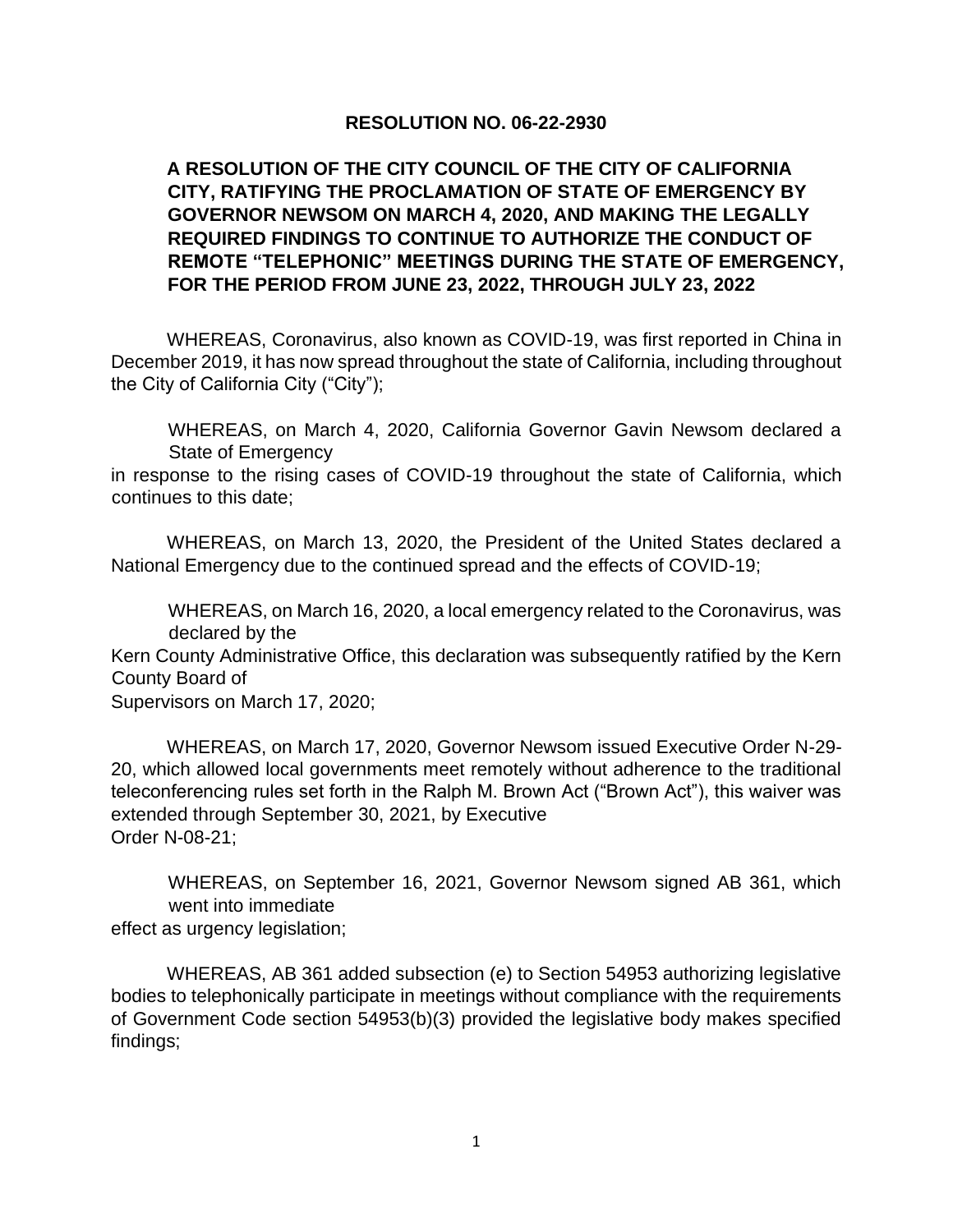WHEREAS, a required condition is that a State of Emergency is declared by the Governor pursuant to Government Code section 8625, proclaiming the existence of conditions of disaster or of extreme peril to the safety of persons and property within the state caused by conditions as described in Government Code section 8558;

WHEREAS, a further condition of AB 361 if one of the following is true:

- 1) "[S]tate or local officials have imposed or recommended measures to promote social distancing"; or
- 2) The legislative body is holding a meeting for the purpose of determining "whether as a result of the emergency, meeting in person would present imminent risks to the health or safety of attendees"; or
- 3) By "majority vote" the legislative body determined that "*as a result of the emergency, meeting in person would present imminent risks to the health or safety of attendees*." That is, the legislative body already determined there is such risk.

WHEREAS, the Kern County Public Health Services news release from March 8, 2022, outlined the latest COVID-19 facts and guidelines as well as current State recommendations that public indoor masking for unvaccinated individuals is no longer required, but continues to be strongly recommended;

WHEREAS, within the last 30 days, on May 24, 2022, the City Council of the City of California City adopted a Resolution finding that the circumstances of the State of Emergency declared by the Governor and (1) the State of Emergency directly impacts the ability of the members of this legislative body to meet safely in person; and (2) state or local officials continue to impose or recommend measures to promote social distancing;

WHEREAS, the City Council, by this Resolution herein authorizes, for an additional thirty (30) days, exemption from the requirements of Government code section 54953(b)(3) for telephonic participation by Councilmembers in Council meetings from June 23, 2022, through July 23, 2022.

NOW, THEREFORE, IT IS RESOLVED by the City Council of the City of California City as follows:

- 1. The Recitals set forth above are true and correct and are incorporated into this Resolution by this reference.
- 2. The City Council finds that local officials, specifically, the Kern County Public Health Services, continues to reference State recommendations regarding recommended masking measures to ensure the safety of residents.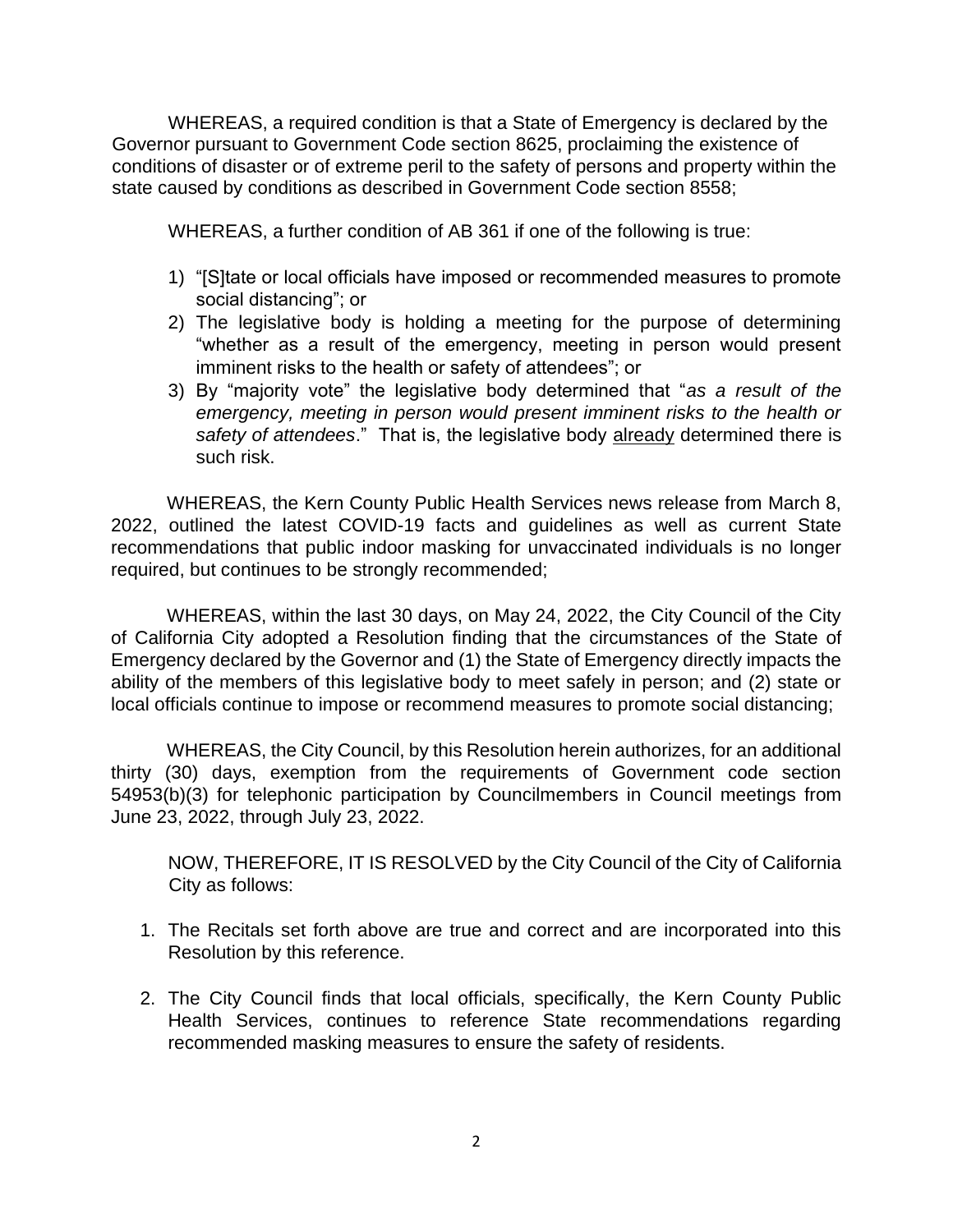- 3. The City Council hereby ratifies the Governor of the State of California's Proclamation of State of Emergency, effective as of its issuance date of March 4, 2020.
- 4. The City Manager or designee and legislative bodies of the City are hereby authorized and directed to take all actions necessary to carry out the intent and purpose of this Resolution including, continuing to conduct open and public meetings in accordance with Government Code section 54953(e) and other applicable provisions of the Brown Act.
- 5. This Resolution shall take effect immediately upon its adoption and shall be effective starting June 23, 2022, until the earlier of July 23, 2022, or such time as the City Council adopts a subsequent Resolution in accordance with Government Code section 54953(e)(3) to extend the time during which the legislative bodies of the City of California City may continue to teleconference without compliance with paragraph (3) of subdivision (b) of section 54953.
- 6. All portions of this Resolution are severable. If any section, subsection, sentence, clause, phrase or portion of this Resolution is for any reason held invalid or unconstitutional, such decision shall not affect the validity of the remaining portions of this Resolution.
- 7. The acting City Clerk shall attest and certify to the passage and adoption of this Resolution and enter it into the book of original resolutions, and it shall become effective immediately upon its approval.

PASSED, APPROVED AND ADOPTED this 23<sup>rd</sup> day of June 2022 by the following roll call vote:

AYES: NOES: ABSENT: ABSTAIN:

Jeanie O'Laughlin, Mayor

ATTEST:

Marie Stowers, Acting City Clerk

\_\_\_\_\_\_\_\_\_\_\_\_\_\_\_\_\_\_\_\_\_\_\_\_\_\_\_\_\_\_\_